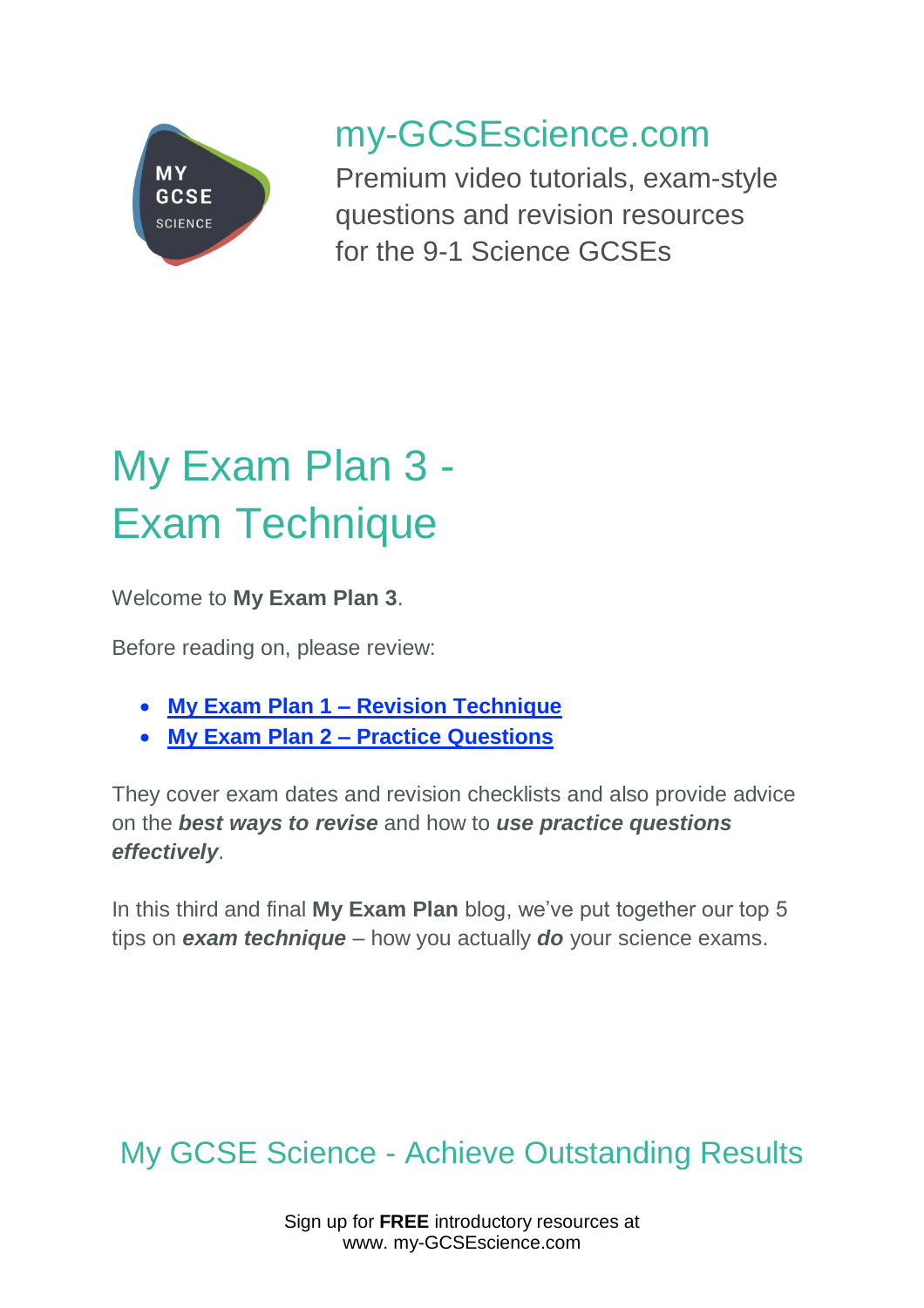Counting down:

#### 5. Flick through the paper first

At the start of the exam, it's worth having a very quick flick through the paper. This will give you a sense of what the exam looks like and help make sure you don't miss out any questions! You'll see questions that you feel more confident about and others that look tricky. Remember, the easier questions are near the beginning of the exam paper.

The length of the paper depends on the exam board and whether you're doing Double Award or Triple. Have a look at the top of your My GCSE Science video dashboard to see the dates and lengths of your papers. But for all of them, you're aiming for roughly one mark per minute. Keep that in mind and take care to manage your time well in the exam. Ideally, if you can answer the questions a little faster than a mark per minute that will give you time to review the paper before time's up.

#### 4. Look carefully at the stem of the question

Here's a typical comment from an examiner's report: "Students often didn't pay attention to information provided in the stem of a question in order to guide a reasoned response and avoid the inclusion of irrelevant information".

The *stem* of the question is the information given right at the beginning in the form of a paragraph, a table, a graph, a diagram. It's vital to read the stem of the question carefully because it contains clues to the answer. Feel free to underline, highlight, etc. But *don't* skip straight to the answer, write something... and then realise that the question was asking something different! That leads to crossing out and trying to squeeze answers into limited space.

#### 3. Look out for command words *and* the number of marks

The command word, such as describe, explain, evaluate, calculate, compare is the key word in the question that tells you *what* to do. Each command word means something very specific, and to get top marks it really is very important to pay attention to the command word and follow the instructions correctly.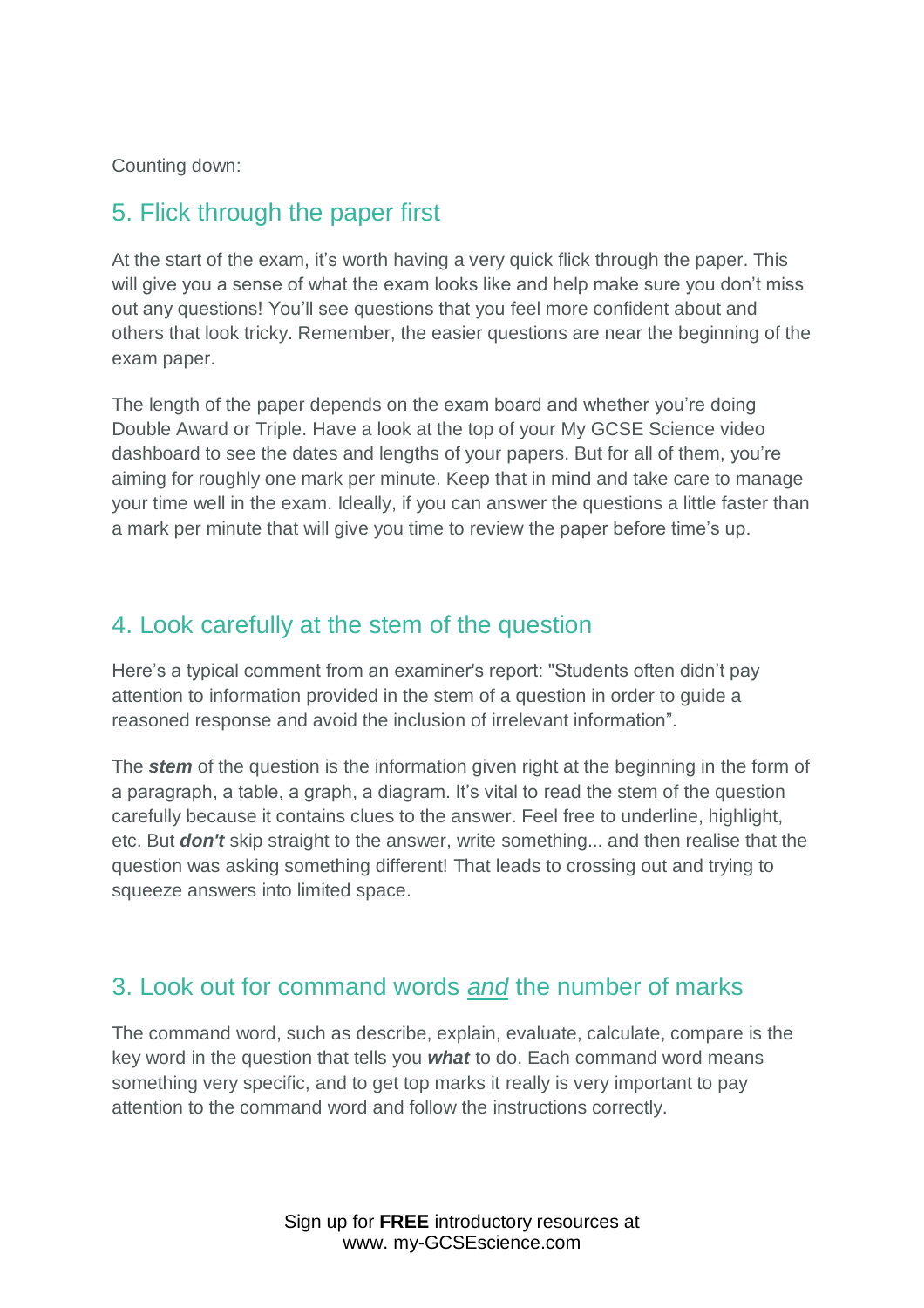As part of your revision, check out these three blogs, one for each science subject, which provide examples of how to respond to each command word:

- [Command words in GCSE Biology](https://www.my-gcsescience.com/biology-command-words-context/)
- [Command words in GCSE Chemistry](https://www.my-gcsescience.com/command-words-in-gcse-chemistry/)
- [Command words in GCSE Physics](https://www.my-gcsescience.com/command-words-in-gcse-physics/)

For really effective exam practice, try the example questions for each type of command word before reviewing the mark schemes.

As you'll see when you work through the examples in each blog, the number of marks after each question tells you *how much* to write. Remember, it's about one mark per minute. Take care to pay attention to how many marks an answer is worth and spend more time on questions worth more marks!

#### 2. Write clearly and concisely

Try your best to avoid including irrelevant information. It's tempting to write as much as possible to increase your chances of getting the marks, but this can sometimes work against you.

For example, think about the question, "Describe the effect of increasing light intensity on the rate of photosynthesis."

The following answer is longer than it needs to be:

• "The effect of increasing light intensity on the rate of photosynthesis is that the higher the light intensity, the higher the rate of photosynthesis, because enzymes convert carbon dioxide and water into glucose quicker. Light provides energy for photosynthesis to occur."

The answer above could be condensed to:

• "The higher the light intensity, the higher the rate of photosynthesis. Light provides energy for photosynthesis."

In exams, there's no need to write out parts of the question. In the above example, this part: "The effect of increasing light intensity on the rate of photosynthesis is that..." is already in the question, so it's not needed in the answer, and so you would waste time if you wrote it out.